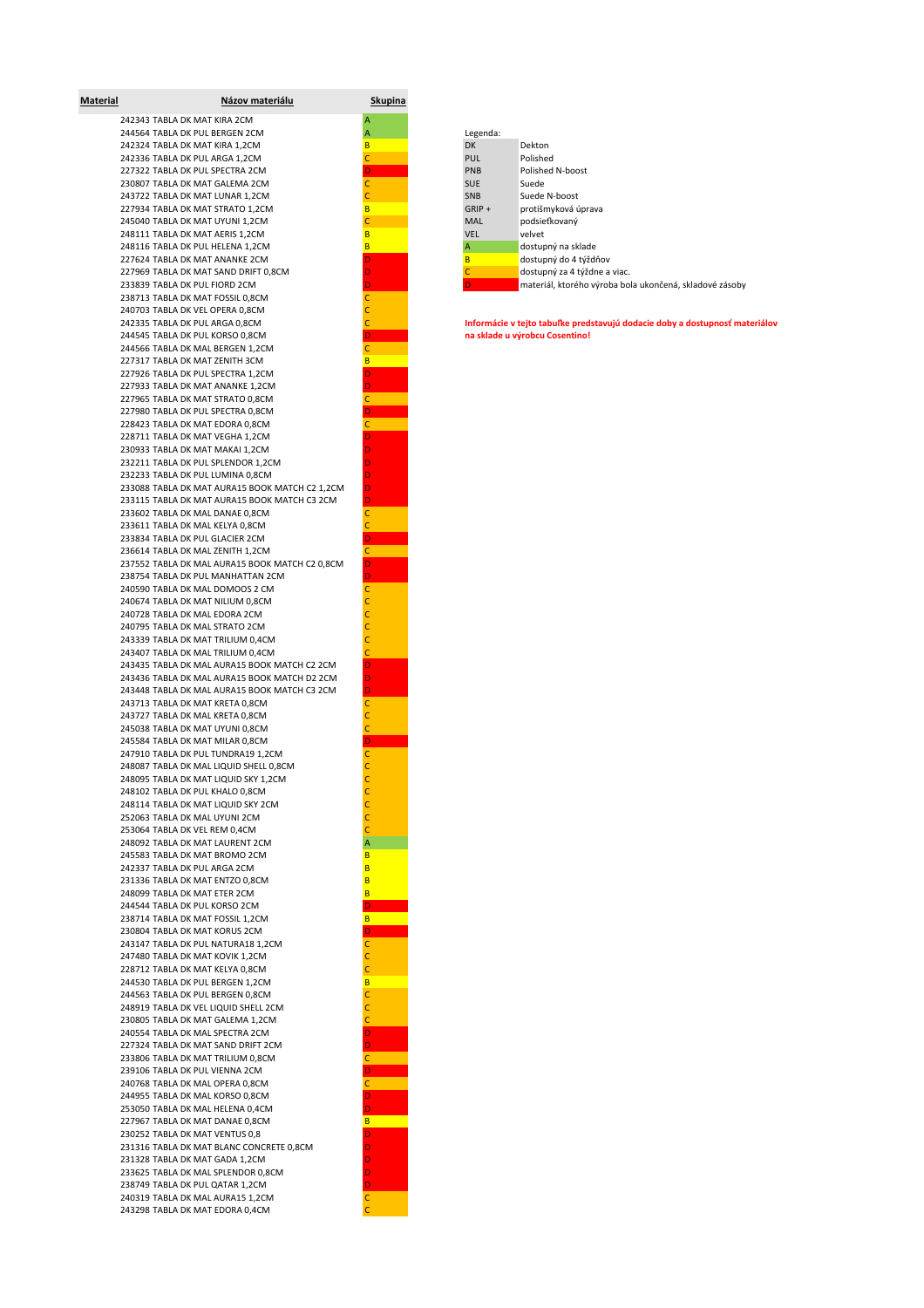243725 TABLA DK MAL LUNAR 2CM 243734 TABLA DK MAL LAOS 0,4CM CHAOS 228716 TABLA DK MAT KELYA 1,2CM CHAOS CHAOS A 228716 TABLA DK MAT KELYA 1,2CM A<br>243160 TABLA DK PUL NATURA18 2CM A 243160 TABLA DK PUL NATURA18 2CM 243742 TABLA DK PUL OLIMPO 2CM<br>231337 TABLA DK MAT ENTZO 1,2CM A 231337 TABLA DK MAT ENTZO 1.2CM 248075 TABLA DK VEL REM 0,8CM B<br>240680 TABLA DK MAT NILIUM 1,2CM B 240680 TABLA DK MAT NILIUM 1,2CM<br>240673 TABLA DK MAT NILIUM 2CM 240673 TABLA DK MAT NILIUM 2CM 248093 TABLA DK PUL HELENA 2CM B 245563 TABLA DK MAT BROMO 1,2CM<br>243689 TABLA DK MAT KRETA 2CM 243689 TABLA DK MAT KRETA 2CM 240677 TABLA DK VEL OPERA 1,2CM B 227331 TABLA DK MAT DANAE 3CM C 243168 TABLA DK PUL NATURA18 0.8CM B 230802 TABLA DK MAT KORUS 0,8 D 238750 TABLA DK PUL QATAR 2CM D 248096 TABLA DK MAT LIQUID EMBERS 2CM 227938 TABLA DK MAT ZENITH 1,2CM 245039 TABLA DK MAT UYUNI 2CM B<br>242321 TABLA DK MAT VERA 1,2CM C 242321 TABLA DK MAT VERA 1,2CM 229316 TABLA DK MAT KAIROS 0,8CM CONTROLLER TO A CONTROL CONTROLLER 227940 TABLA DK PUL HALO 1,2CM<br>242332 TABLA DK MAT KIRA 0,8CM CO 242332 TABLA DK MAT KIRA 0,8CM 247499 TABLA DK MAT SASEA 1,2CM BLOCK 240701 TABLA DK MAT RADILIM 1, 2CM B 243737 TABLA DK MAL KRETA 0.4CM 232217 TABLA DK PUL BLAZE 0,8CM 233589 TABLA DK MAL AURA15 0,8CM 238753 TABLA DK PUL MANHATTAN 1,2CM D 242320 TABLA DK MAT FEROE 2CM 243365 TABLA DK MAL HALO 0,4CM 244772 TABLA DK MAL KIRA 0.8CM 245659 TABLA DK MAL SASEA 0,4CM COM 228424 TABLA DK MAT EDORA 2CM B 227315 TABLA DK PUL HALO 2CM A 233804 TABLA DK MAT TRILIUM 1.2CM 248084 TABLA DK PUL KHALO 1.2CM B 253034 TABLA DK MAL REM 0.4CM 227332 TABLA DK MAT STRATO 2CM 245564 TABLA DK MAT MILAR 1,2CM 228713 TABLA DK MAT KELYA 2CM 244555 TABLA DK PUL TAGA 2CM 233805 TABLA DK MAT TRILIUM 2CM 243698 TABLA DK MAT KRETA 1,2CM A 243405 TABLA DK MAL SIRIUS 0.4CM 231321 TABLA DK MAT DOVE 1,2CM 232214 TABLA DK PUL SPLENDOR 0.8CM 239105 TABLA DK PUL VIENNA 1.2CM 243688 TABLA DK MAT KRETA 0,4CM 245657 TABLA DK MAL ARGA 0,4CM C 227800 TABLA DK MAT DOMOOS 1,2CM 253037 TABLA DK MAL LAURENT 0,4CM B 242333 TABLA DK MAT SOKE 0,8CM C 244945 TABLA DK MAL ARGA 0,8CM<br>
233138 TABLA DK MAT AURA15 2CM<br>
233137 TABLA DK MAT AURA15 1,2CM<br>
243686 TABLA DK MAT LUNAR 2CM<br>
243696 TABLA DK MAT LUNAR 2CM<br>
A 233138 TABLA DK MAT AURA15 2CM 233137 TABLA DK MAT AURA15 1.2CM 243686 TABLA DK MAT LAOS 2CM 243696 TABLA DK MAT LUNAR 2CM 248078 TABLA DK MAT LAURENT 0,8CM 242309 TABLA DK MAT VERA 2CM B 248085 TABLA DK MAT AERIS 2CM A 231338 TABLA DK MAT ENTZO 2CM 227925 TABLA DK MAT DANAE 1,2CM A 247501 TABLA DK MAT SASEA 2CM A 247936 TABLA DK PUL TUNDRA19 2CM 230254 TABLA DK MAT VENTUS 2CM D 243389 TABLA DK MAL ZENITH 0,4CM<br>248076 TABLA DK VEL REM 2CM CM 248076 TABLA DK VEL REM 2CM 227333 TABLA DK MAT KERANIUM 2CM 248082 TABLA DK MAT LAURENT 1,2CM 227326 TABLA DK MAT DANAE 2CM A<br>227935 TABLA DK MAT KERANIUM 1,2CM A 227935 TABLA DK MAT KERANIUM 1,2CM 253036 TABLA DK MAT LAURENT 0,4CM 227316 TABLA DK MAT ZENITH 2CM<br>227314 TABLA DK MAT SIRIUS 2CM A 227314 TABLA DK MAT SIRIUS 2CM A 243306 TABLA DK MAT AURA15 0,4CM 244550 TABLA DK MAT MOONE 1.2CM 244581 TABLA DK MAT MOONE 2CM A<br>227321 TABLA DK MAT DOMOOS 2CM A 227321 TABLA DK MAT DOMOOS 2CM 243353 TABLA DK MAT SIRIUS 0,4CM CHARA 242339 TABLA DK MAT SOKE 2CM CHARA CHARA A 242339 TABLA DK MAT SOKE 2CM 243346 TABLA DK MAT ZENITH 0,4CM 227941 TABLA DK MAT SIRIUS 1,2CM A 241042 TABLA SNB MARENGO 2CM 242544 TABLA PUL MIAMI WHITE17 2CM 227527 TABLA PUL STELLAR BLANCO13 2CM 228480 TABLA PUL BLANCO MAPLE14 2CM 200812 TABLA PUL STELLAR NEGRO 2CM

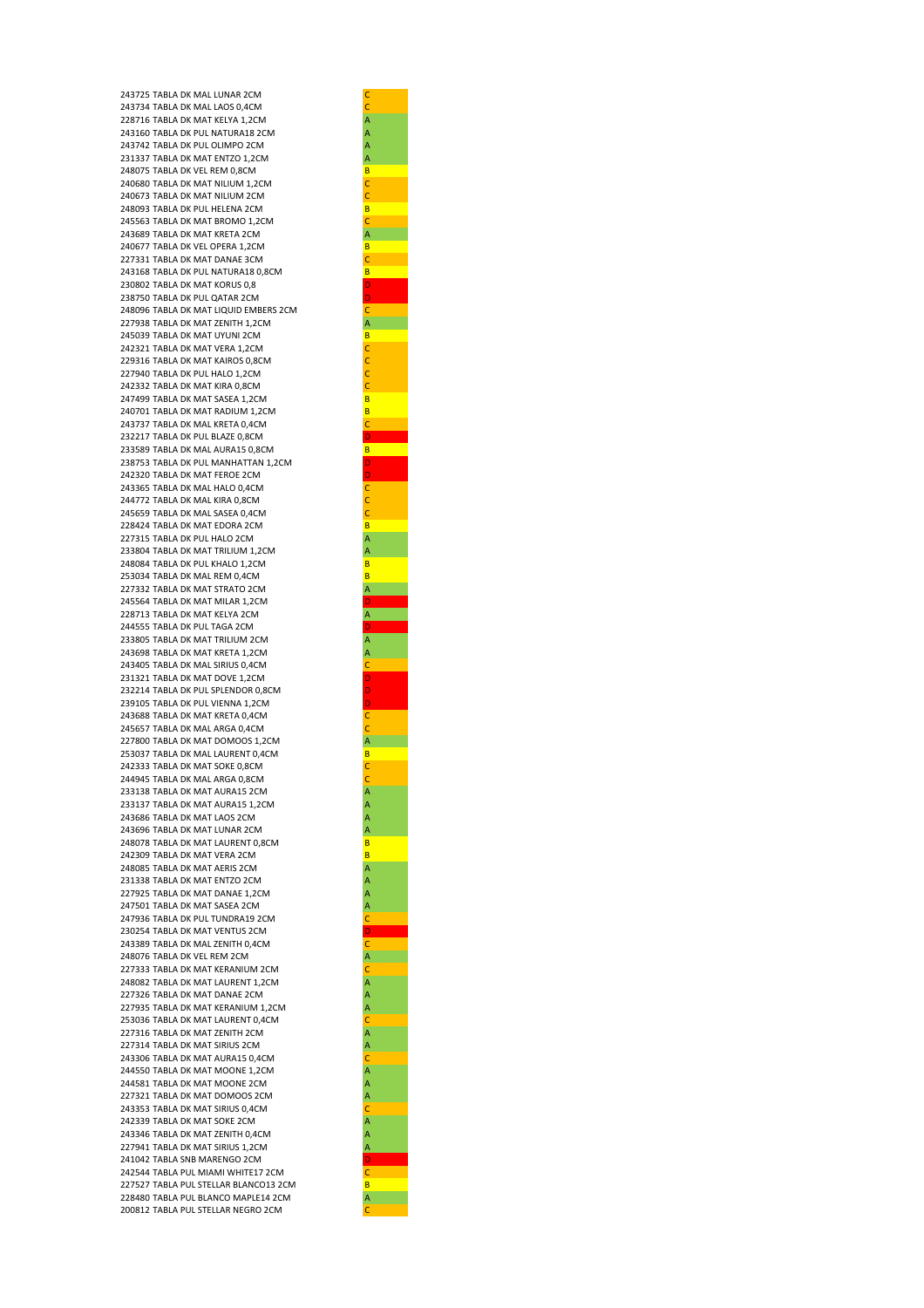228907 TABLA PUL BLANCO ORION 2CM 242538 TABLA SUE MIAMI WHITE17 2CM 292985 TABLA VOL HAIKU 2CM D 210460 TABLA SUE TIGRIS SAND 1, 2CM 240335 TABLA SUE MIAMI WHITE 1.2CM 200083 TABLA PUL NEGRO ANUBIS 1.2CM 200552 TABLA PUL ALUMINIO NUBE 2CM C 200658 TABLA SUE CREMA MINERVA 1,2CM 210502 TABLA SUE YUKON 1,2CM C 223973 TABLA SUE LAGOON 1,2CM 223974 TABLA SUE LAGOON 2CM 223976 TABLA SUF MEROPE 1,2CM 226492 TABLA PUL VERDE UGARIT 12 1,2CM 227540 TABLA PUL STELLAR BLANCO13 1,2CM C 229131 TARLA PUL ARIEL 1,2CM 230686 TABLA SUE CYGNUS15 1,2CM 230705 TABLA PUL CYGNUS15 1,2CM C 230911 TABLA PUL ALTAIR15 2CM 240690 TABLA PNB MARENGO 3CM 251328 TABLA PUL NILE 1,2CM 251440 TABLA SUE GEDATSU 1,2CM D 251518 TABLA SUE UNSUI 2CM D 259293 TABLA PUL NARANJA COOL 1,2CM D 292986 TABLA VOL HAIKU 3CM D 293039 TABLA VOL BLANCO ZELIS 2CM 298968 TABLA PUL CLASSIC WHITE 1,2CM 210461 TABLA SUE TIGRIS SAND 2CM 238345 TABLA PUL ET CALACATTA GOLD 3CM D 201176 TABLA PUL GRIS EXPO 2CM 238360 TABLA SUE ET CALACATTA GOLD 1,2CM 200707 TABLA PUL BEIGE DAPHNE 1,2CM 201383 TABLA PUL NEGRO ULISES 1,2CM D 210612 TABLA PUL RHIN 1.2CM 253921 TABLA PUL CREMA URBAN 1,2CM 292904 TABLA VOL AMAZON 2CM 293212 TABLA VOL NILE 1.2CM 223908 TABLA PUL LAGOON 2CM 223956 TABLA PUL MEROPE 2CM 264321 TABLA PUL NEGRO TEBAS18 2CM 201178 TABLA SUE GRIS EXPO 1,2CM 223941 TABLA PUL LYRA 1,2CM A 299465 TABLA SUE CEMENTO SPA 2CM B 223921 TABLA PUL LYRA 2CM 251314 TABLA PUL AMAZON 3CM 210457 TABLA PUL TIGRIS SAND 1,2CM 210459 TABLA PUL TIGRIS SAND 3CM 210499 TABLA PUL YUKON 1,2CM C 293038 TABLA VOL BLANCO ZEUS 1,2CM C 210458 TABLA PUL TIGRIS SAND 2CM 210500 TABLA PUL YUKON 2CM A 297181 TABLA PUL MARENGO 2CM 228908 TABLA PUL BLANCO ORION 3CM 251312 TABLA PUL AMAZON 2CM D 299462 TABLA PUL CEMENTO SPA 2CM 241040 TABLA SNB MARENGO 1.2CM 201175 TABLA PUL GRIS EXPO 1,2CM B 243815 TABLA SNB NEGRO TEBAS18 2CM 251437 TABLA PUL GEDATSU 1,2CM 200633 TABLA SUE BLANCO ZEUS 2CM 251310 TABLA PUL AMAZON 1,2CM 240688 TABLA PNB STELLAR NEGRO 1,2CM D 200629 TABLA PUL BLANCO ZEUS 1,2CM A 200630 TABLA PUL BLANCO ZEUS 2CM A 200632 TABLA SUE BLANCO ZEUS 1,2CM 228305 TABLA PUL WHITE STORM14 2CM 238344 TABLA PUL ET CALACATTA GOLD 1,2CM D 238346 TABLA PUL ET CALACATTA GOLD 2CM D 242313 TABLA PNB ET EMPERADOR JUM 2CM 242714 TABLA SUE DESERT SILVER JUM 2CM A 229543 TABLA SUE CALYPSO JUM 1,2CM C 252250 TABLA SUE POBLENOU JUM 2CM 240810 TABLA SNB ICONIC WHITE JUM 2CM A 242490 TABLA SNB NEGRO TEBAS18 JUM 1,2CM D 242512 TABLA SNB ET EMPERADOR JUM 2CM 252886 TABLA SUE NOLITA JUM 1,2CM D 294611 TABLA PUL GRIS EXPO JUM 2CM B 231551 TABLA SUE IRONBARK JUM 2CM 238219 TABLA PUL ET STATUARIO JUM 1,2CM B 238241 TABLA PUL ET SERENA JUM 1,2CM C 238325 TABLA PUL CLASSIC CALACATTA JUM 2CM A 227198 TABLA PUL STELLAR BLANCO13 JUM 3CM 252885 TABLA SUE SEAPORT JUM 1,2CM D 213487 TABLA SUE CEMENTO SPA JUM 2CM 228363 TABLA PUL BLANCO NORTE14 JUM 2CM 229532 TABLA PUL CALYPSO JUM 3CM 237172 TABLA PNB ICONIC WHITE JUM 3CM 237890 TABLA SUE ET CALACATTA GOLD JUM 3CM C 238324 TABLA PUL CLASSIC CALACATTA JUM 1,2CM B 238918 TABLA PUL ROUGUI/LENA JUM 3CM

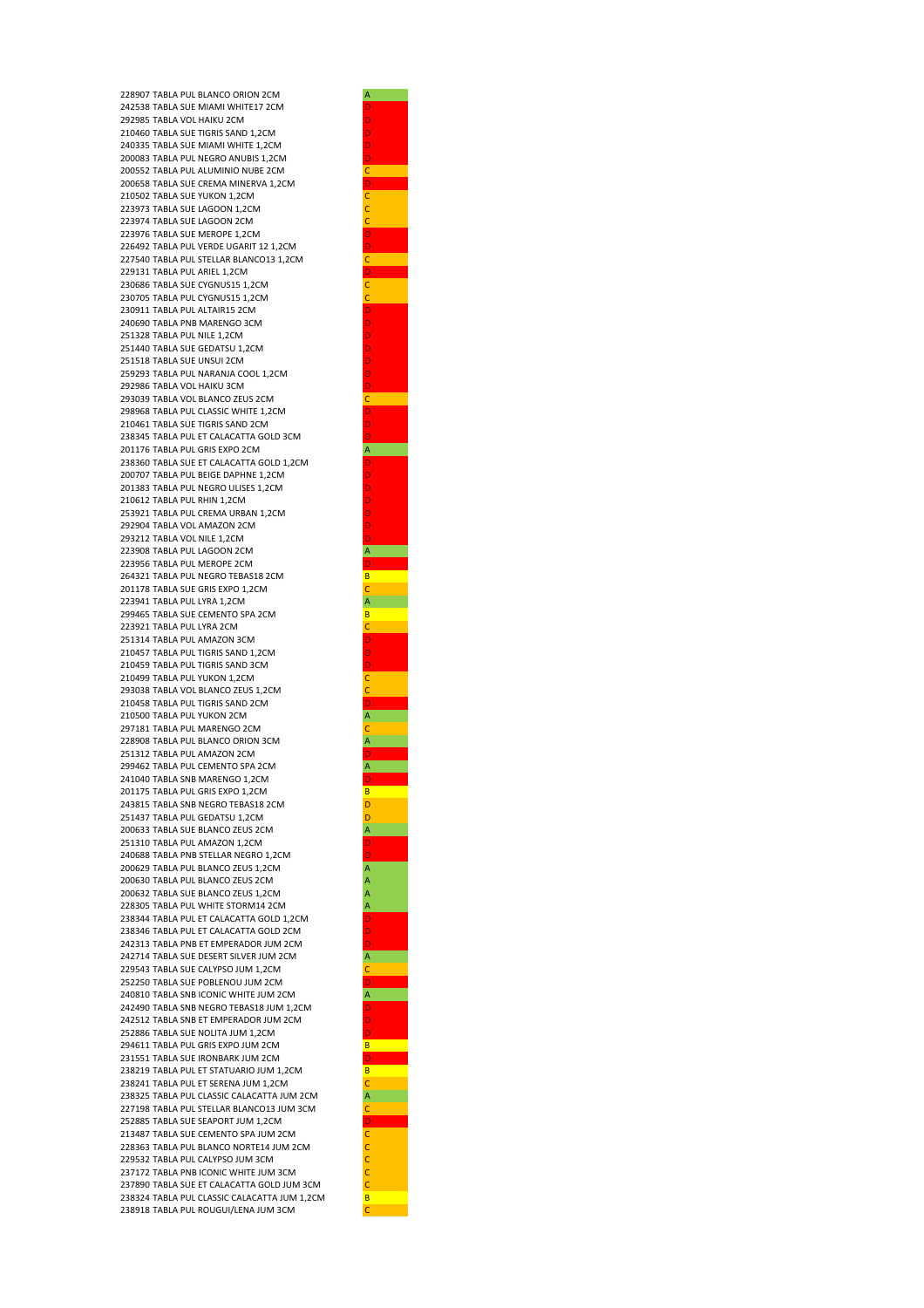240797 TABLA SNB ICONIC WHITE JUM 1,2CM C 242304 TABLA RAW BROOKLYN JUM 2CM 252278 TABLA PUL MIAMI VENA JUM 1,2CM 252301 TABLA SUE MIAMI VENA JUM 2CM D 294612 TABLA SUE GRIS EXPO JUM 2CM 294617 TABLA PUL STELLAR NEGRO JUM 2CM 200265 TABLA PUL EBONY PEARL JUM 1,2CM D 213486 TABLA SUE CEMENTO SPA JUM 1,2CM C 213762 TABLA SUE LYRA JUM 2CM 213792 TABLA SUE LAGOON JUM 2CM 213803 TABLA PUL MEROPE JUM 1,2CM D 224773 TABLA PUL ARDEN BLUF JUM 3CM 224776 TABLA VOL ARDEN BLUE JUM 2CM 237958 TABLA SUE ET STATUARIO JUM 1.2CM 238327 TABLA SUE CLASSIC CALACATTA JUM 3CM C 240691 TABLA PNB STELLAR NEGRO JUM 1, 2CM 240843 TABLA SNB CLASSIC CALACATTA JUM 2CM D 242663 TABLA PUL BIANCO CALACATTA JUM 2CM D 244495 TABLA PNB ET NOIR JUM 3CM 283112 TABLA PUL POLAR CAP JUM 1,2CM 283432 TABLA PUL CRYSTAL SAND JUM 1,2CM D 283752 TABLA PUL TERRA JUM 1,2CM D 294593 TABLA PUL MARRON JUPITER JUM 1,2CM 299363 TABLA SUE BLANCO CAPRI JUM 1,2CM D 264317 TABLA PUL NEGRO TEBAS18 JUM 2CM B 242727 TABLA SUE DESERT SILVER JUM 1, 2CM 252238 TABLA SUE MIAMI VENA JUM 1,2CM D 294584 TABLA SUE BLANCO ZEUS JUM 1,2CM B 238218 TABLA PUL CHARCOAL SOAPS. JUM 1,2CM C 213485 TABLA PUL CEMENTO SPA JUM 3CM 213716 TABLA SUE KENSHO JUM 1,2CM C 237901 TABLA SUE ET CALACATTA GOLD JUM 1,2CM A 244488 TABLA SNB ET NOIR JUM 1,2CM C 238247 TABLA PUL ET SERENA JUM 3CM B 213773 TABLA PUL ALTAIR JUM 1, 2CM 213775 TABLA PUL ALTAIR JUM 3CM D 228374 TABLA SUE WHITE STORM14 JUM 1,2CM 233851 TABLA PUL ROYAL REEF JUM 1,2CM D 237874 TABLA PNB CHARCOAL SOAPST JUM 3CM 242298 TABLA PUL POLARIS JUM 2CM 242725 TABLA PUL DESERT SILVER JUM 3CM 243614 TABLA VOL KENSHO JUM 1,2CM B 245095 TABLA PUL LUSSO JUM 2CM 245747 TABLA SUE POBLENOU JUM 3CM 283114 TABLA PUL POLAR CAP JUM 3CM 283116 TABLA SUE POLAR CAP JUM 2CM 283117 TABLA SUE POLAR CAP JUM 3CM 283512 TABLA PUL BLACK FOREST JUM 1.2CM 294589 TABLA PUL GRIS EXPO JUM 1,2CM C 237225 TABLA PNB ICONIC BLACK JUM 2CM D 237171 TABLA PNB ICONIC WHITE JUM 2CM 238924 TABLA PUL NOKA JUM 2CM 254594 TABLA PUL ETHER.GLOW JUM 2CM 213714 TABLA PUL KENSHO JUM 2CM 213471 TABLA SUE UNSUI JUM 1.2CM 237968 TABLA SUE ET STATUARIO JUM 2CM 229530 TABLA PUL ARIEL JUM 1,2CM C 242518 TABLA SNB NEGRO TEBAS18 JUM 2CM 229428 TABLA PUL CORAL CLAY COLOUR JUM 3CM 294583 TABLA PUL BLANCO ZEUS JUM 1,2CM 229533 TABLA PUL CALYPSO JUM 2CM A 294606 TABLA SUE BLANCO ZEUS JUM 2CM 264316 TABLA SUE NEGRO TEBAS18 JUM 1,2CM 213759 TABLA PUL LYRA JUM 2CM 228361 TABLA PUL WHITE STORM14 JUM 2CM 258629 TABLA SUE CINCEL GREY JUM 2CM 234853 TABLA SUE CORAL CLAY COLOUR JUM 1,2CM 238919 TABLA PUL ROUGUI/LENA JUM 2CM 258643 TABLA SUE CINCEL GREY JUM 1,2CM D 237898 TABLA PNB ET MARQUINA JUM 3CM 254576 TABLA SUE POSIDONIA GREEN JUM 1,2CM D 254593 TABLA SUE ARCILLA RED JUM 2CM D 254597 TABLA SUE CALA BLUE JUM 1,2CM D 254603 TABLA SUE POSIDONIA GREEN JUM 2CM 299362 TABLA PUL BLANCO CAPRI JUM 3CM D 254145 TABLA SUE CORKTOWN JUM 2CM D 283115 TABLA SUE POLAR CAP JUM 1,2CM 237899 TABLA PNB ET MAROUINA JUM 2CM 242729 TABLA PUL DESERT SILVER JUM 2CM A 254398 TABLA PUL SILKEN PEARL JUM 2CM D 238239 TABLA PUL ET SERENA JUM 2CM B 234854 TABLA SUE IRONBARK JUM 1.2CM 254539 TABLA PUL ETHER.HAZE JUM 2CM D 254577 TABLA SUE CALA BLUE JUM 2CM D 254578 TABLA SUE ARCILLA RED JUM 1,2CM D 258646 TABLA SUE FARO WHITE JUM 1,2CM D 238242 TABLA PUL ET STATUARIO JUM 2CM A 240852 TABLA SNB ET MARQUINA JUM 2CM A 230880 TABLA PUL SNOWY IBIZA JUM 1,2CM